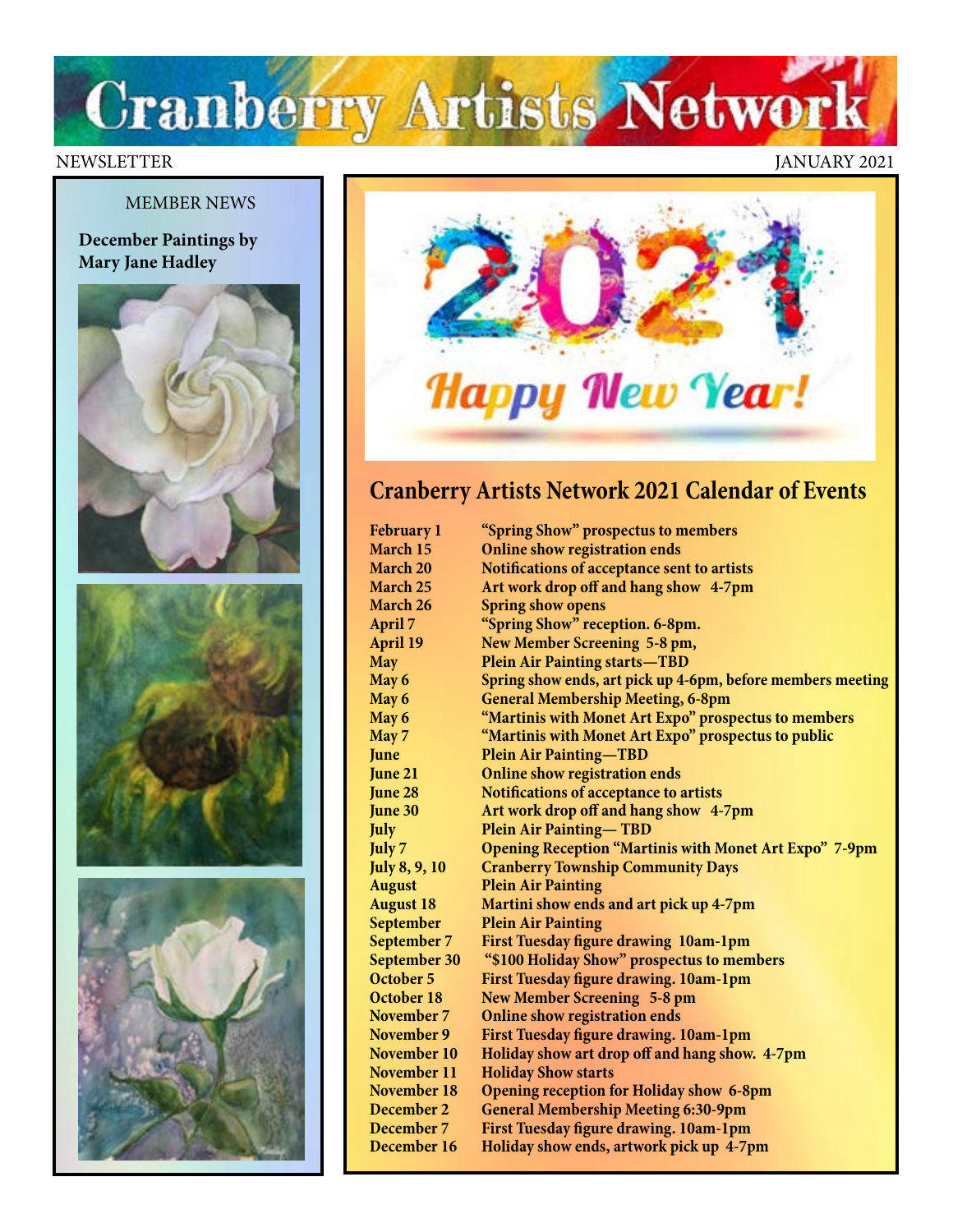#### MEMBER NEWS

If you missed **[Thomas D'An](http://www.706photo.com/)[drea'](http://www.706photo.com/)s** presentation "706 Photography & Photo Restoration" from our December 3rd General Membership Meeting you can still view the video [HERE](https://www.youtube.com/watch?fbclid=IwAR3r0YzG1pcOtLC9G_2yx5dG415NLeHs6HI-oDpgmLzsDF0qawDgiM0nqaE&v=zOIwJSCCneQ&feature=youtu.be) on our Cranberry Artists Network YouTube channel.

#### **December Paintings by [Betty Seavy Trout](https://www.bettytrout.com/)**







**December Painting by Kathy Bischak.** She did this painting as part of her drawing class with Elizabeth Castonguay.





### **JANUARY FEATURED ARTISTS JAISON SCHAFER & STEPHANIE CASSIDY**



Jaison has been creating live event paintings, commissioned portraits, murals, & original artwork throughout Western Pennsylvania for over 15 years. Jaison holds a Bachelor of Fine Art from the University of Pittsburgh in Studio Art with a concentration in painting. He has since continued to work & study extensively in many mediums & areas of the arts. His artwork can be found in homes, businesses, & hotels around the city. Jaison is also Co-Owner of Blue Brush Murals & Design (www.bluebrushmurals.com) which specialize in custom designed, hand painted artwork on a large scale. He also finds great rewards in sharing his knowledge & experience as a part time fine arts painting teacher.

Stephanie is a resourceful and imaginative teaching professional highly trained in a wide array of artistic mediums. Talent for instilling art appreciation, and promoting creativity and open-mindedness. Proven ability to maintain a well-disciplined and highly motivated classroom. Offers individualized support and provides positive encouragement to ensure that all learners succeed. Collaborative educator with excellent communication and interpersonal skills to cultivate and sustain strong relationships within the community.

Jaison & Stephanie are co-owners of Art Spirit - Fine Art Studio & Gallery in Saxonburg, PA [\(www.artspiritfineart.com](http://www.artspiritfineart.com)) They offer painting courses, workshops and live model figure drawing studio time. They also have a gallery where they lease wall space to local artists.

Jaison and Stephanie have combined their other 2 businesses so the Art Spirit will also be the new home of their live painting business "Live Painting Pgh - by Jaison & Stephanie" ([www.livepaintingpgh.com](http://www.livepaintingpgh.com)) and their mural business "Blue Brush - Murals & Design" [\(www.artspiritfineart.com\)](http://www.artspiritfineart.com).



Stephanie Cassidy



Stephanie Cassidy



Stephanie Cassidy





Jaison Schafer



Jaison Schafer

Jaison Schafer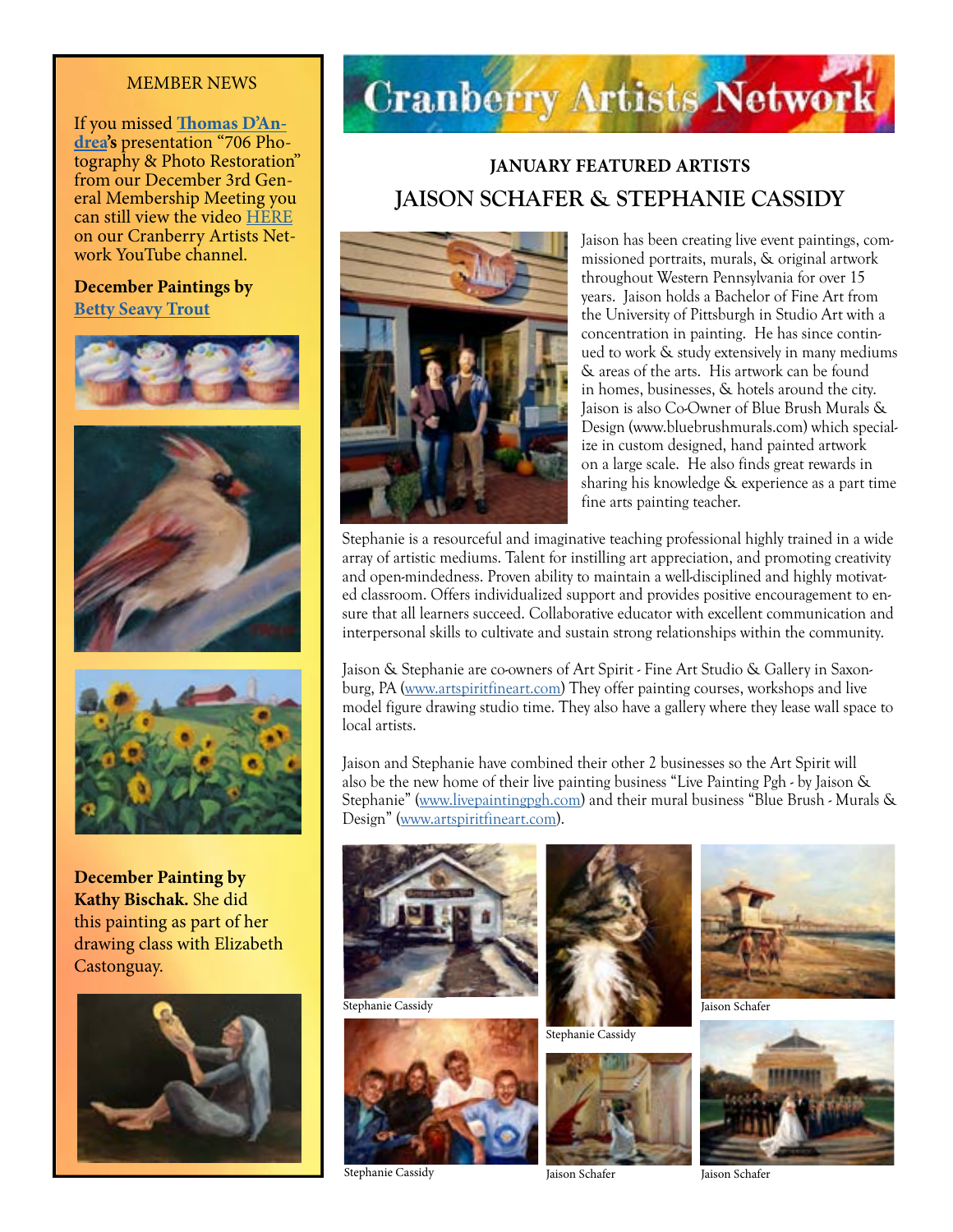

## **CALL FOR ARTISTS**

## **The Erie Art Museum's 98th annual Nicole & Harry Martin Spring Show**

The show is moving up this year. We're excited to kick off 2021 with the Spring Show. Registration and submission opens this week and must be completed before January 24, 2021. The juror will select the works on February 10, 2021 with the show opening in mid-March.

With the success of last year's digital submission, we are continuing it again this year. Each artist may submit up to three works. Museum members pay \$20 for the first submission and \$10 for any additional entries; non-members pay \$30 for the first submission and \$20 for any additional entries.

We look forward to announcing the Juror soon, until then, check out the prospectus, register and submit! <https://erieartmuseum.org/prospectus2021/>

Not a member? First-time Memberships start at \$15 and include benefits such as free admission to the Museum, invitation to Members-Only events, our Quarterly magazine, and more. We also have monthly membership plans starting at \$2.25 per month. Members entering three works save \$30 on entry fees. Become a member today and save!

## **The North Hills Art Center Where Love Dwells\* 2021 Winter Show Art Exhibit**

\*THEMED SHOW: Each entry MUST incorporate your idea of 'home' somewhere in the piece.

Benefiting Hello Neighbor Juror for this show is William Pfahl

Awards Announced & Virtual Viewing February 6 Gallery viewing February 8-February 26

Call for Artists with full entry information [https://northhillsartcenter.org/resources/Documents/Events/Call%20For%20](https://northhillsartcenter.org/resources/Documents/Events/Call%20For%20Entries%202021.jpg) [Entries%202021.jpg](https://northhillsartcenter.org/resources/Documents/Events/Call%20For%20Entries%202021.jpg)

Art Delivery Dates January 25 – January 29, 10am - 3pm January 26, 7:00pm - 9:00pm

#### **[The Westmoreland Museum of](https://thewestmoreland.org/events/)  [American Art Virtual Events](https://thewestmoreland.org/events/)**

**[Virtual January Community Day](https://thewestmoreland.org/event/january-community-day/) [Sunday, January 3](https://thewestmoreland.org/event/january-community-day/) [Time : 10am–1pm](https://thewestmoreland.org/event/january-community-day/)**

For our Virtual January Community Day, The Westmoreland collaborated with local partners, BOOM Concepts, Pittsburgh Center for Creative Reuse, The Greensburgh-Hempfield Area Library, Blackburn Center, and artist educator Amy Roadman to create exciting activities for the whole family to enjoy, debuting here on our website on January 3, 10am! Join us virtually as we create watercolor portraits, one-of-kind greeting cards, DIY stuffed animals, enjoy a Jam Puppet Slam, listen to stories and more!

Registration is not required to attend, but encouraged! To register, click [here](https://www.showclix.com/event/virtual-community-day-jan-21) or call 888.718.4253.

**[Virtual Children's Saturday](https://thewestmoreland.org/event/childrens-saturday-studio-snowy-night-painting/)  [Studio: Snowy Night Painting](https://thewestmoreland.org/event/childrens-saturday-studio-snowy-night-painting/) [January 9, 2021 @ 9:30 am -](https://thewestmoreland.org/event/childrens-saturday-studio-snowy-night-painting/)  [11:30 am Zoom Webinar,](https://thewestmoreland.org/event/childrens-saturday-studio-snowy-night-painting/)**

Create a 3D drawing and painting of a wintry snowy night with snow people in their natural environment. Specific studio materials will be provided via an art kit, but you will also need paint brushes, scissors, and Elmer's glue.

Advanced registration is required. The registration deadline is two weeks in advance of the Saturday Studio to allow our Education staff time to purchase materials, assemble art kits, and distribute the kits.

Registration Deadline: December 26 To register, click [here](https://www.showclix.com/event/virtual-childrens-saturday-studio-snowy-night-painting) or call 1.888.718.4253.\*